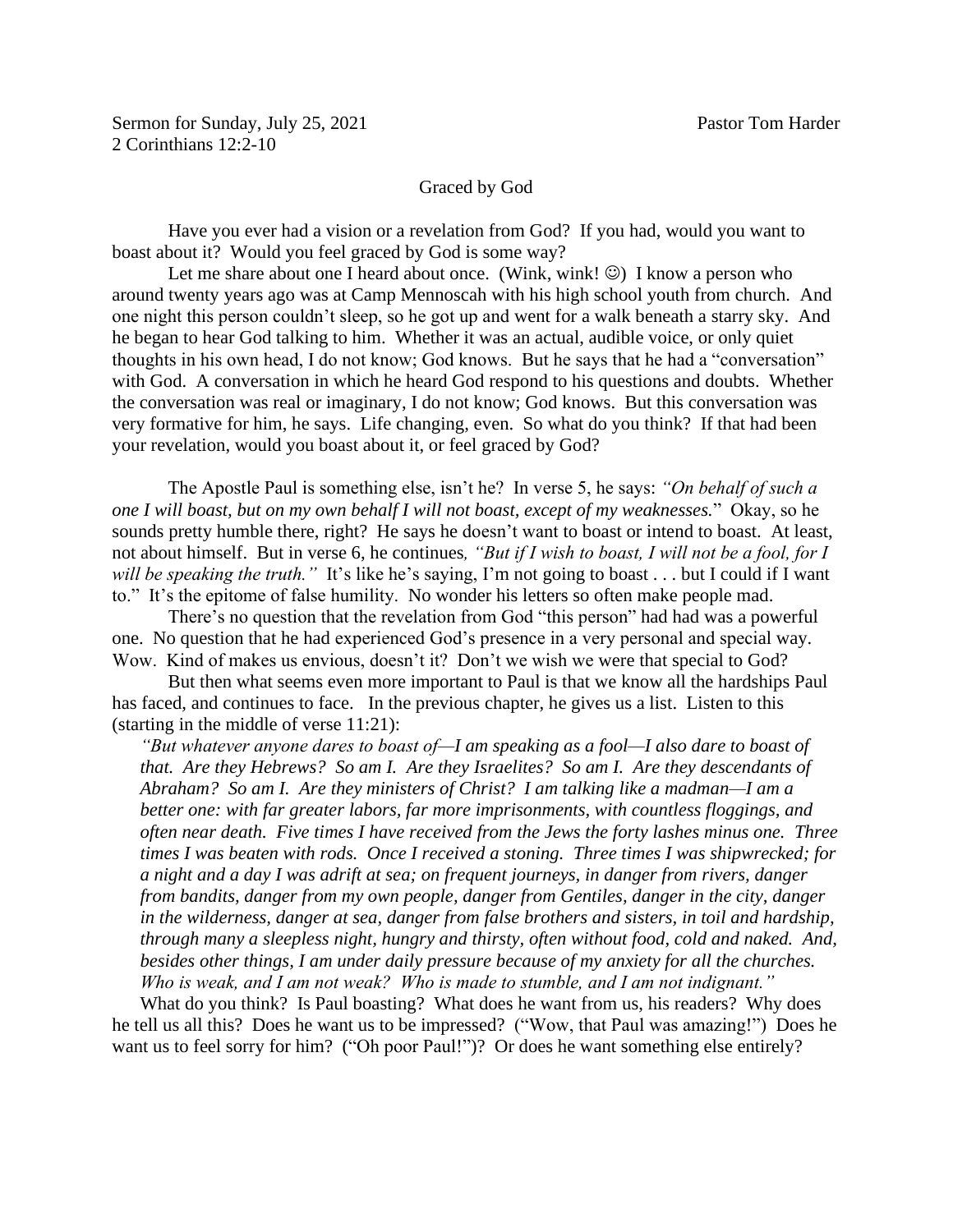There's no question that life can be unfair. That sometimes things simply stink. One thing right after another. What would our list of hardships look like?

But sometimes we have to ask, if we're at all honest or self-aware, "am I being punished for no good reason? Or am I somehow the cause of all this? Am I a victim? Or am I in fact a sinner who deserves his hardships?" Elsewhere in his letters, Paul is honest about his sins. But is he being so here? Is he saying that he deserved his hardships? Or conversely, that he didn't deserve them? Or, is he saying something else entirely?

He goes on in verse 7 to talk about this vague and mysterious "thorn in the flesh": *Therefore, to keep me from being too elated, a thorn was given me in the flesh,* It kinda sounds painful, doesn't it? Have you ever had a thorn stuck in your flesh? One of those really long "hawthorns," maybe? You ever step on one?

The Greek word is *skolops*, which is kinda fun to say, but is clearly not something fun to have. The word *skolops* can be translated as either a "thorn" (like we have in this translation) or as a "splinter" (which we have all had and which we know can be seriously annoying if not painful); or a *skolops* can be a "pointed stake." Think, a stake that has been sharpened with a knife. A stake so sharp that you could literally be stabbed in the heart with it. Or a stake that is placed in the bottom of a hole, its point upward, along with a bunch of others, so that anyone or anything falling into that hole would be in serious trouble. (In bible times that was sometimes done in warfare.)

So what was Paul's "thorn in the flesh" (if not a literal stake in the heart)? (*12:7 - even considering the exceptional character of the revelations. Therefore, to keep me from being too elated, a thorn was given me in the flesh).* Scholars have speculated about this for centuries. Paul says it was "given me," but he doesn't say by whom. A good guess would be God. But why would God do this? Paul says at the outset that it was to keep him from being too "elated." Other translations say "too conceited," or to keep him from "exalting himself." (Like, talking about the "exceptional character of [his] revelations" from God?

But let's come back to this "thorn in the flesh." What might Paul be talking about? Scholarly guesses have varied widely. Some say Paul might have been referring to a serious impairment of some kind. Perhaps one caused by an injury; or, a disease of some kind. Or, an impairment one was born with. A malformed leg, some have suggested. Blindness, others have proposed. Or a speech impairment of some kind. (We know from Paul's letters that he was sometimes criticized for his speaking.)

Some have speculated that this thorn might even be something to do with a moral failure. A sexual sin of some kind. (Might Paul have been a homosexual?)

Whatever that thorn was, it was clearly painful. It was debilitating in some way. It kept him from being too elated. Conceited. Exalted.

Would God do this? Cause it to happen? Allow it to happen? Paul also refers to a "messenger of Satan": *Therefore, to keep me from being too elated, a thorn was given me in the flesh, a messenger of Satan to torment me, to keep me from being too elated*.] What role did it play? Was Satan ultimately to blame for Paul's hardships? The word "torment" connotes torture or cruel punishment, such as one might experience in hell.

Three times, Paul asked God to remove it *[12:8—Three times I appealed to the Lord about this, that it would leave me,].* And apparently, God declined. God said this instead: *[12:9— but he said to me, "My grace is sufficient for you, for power is made perfect in weakness."]* "My grace is sufficient for you, for power is made perfect in weakness." (If there's